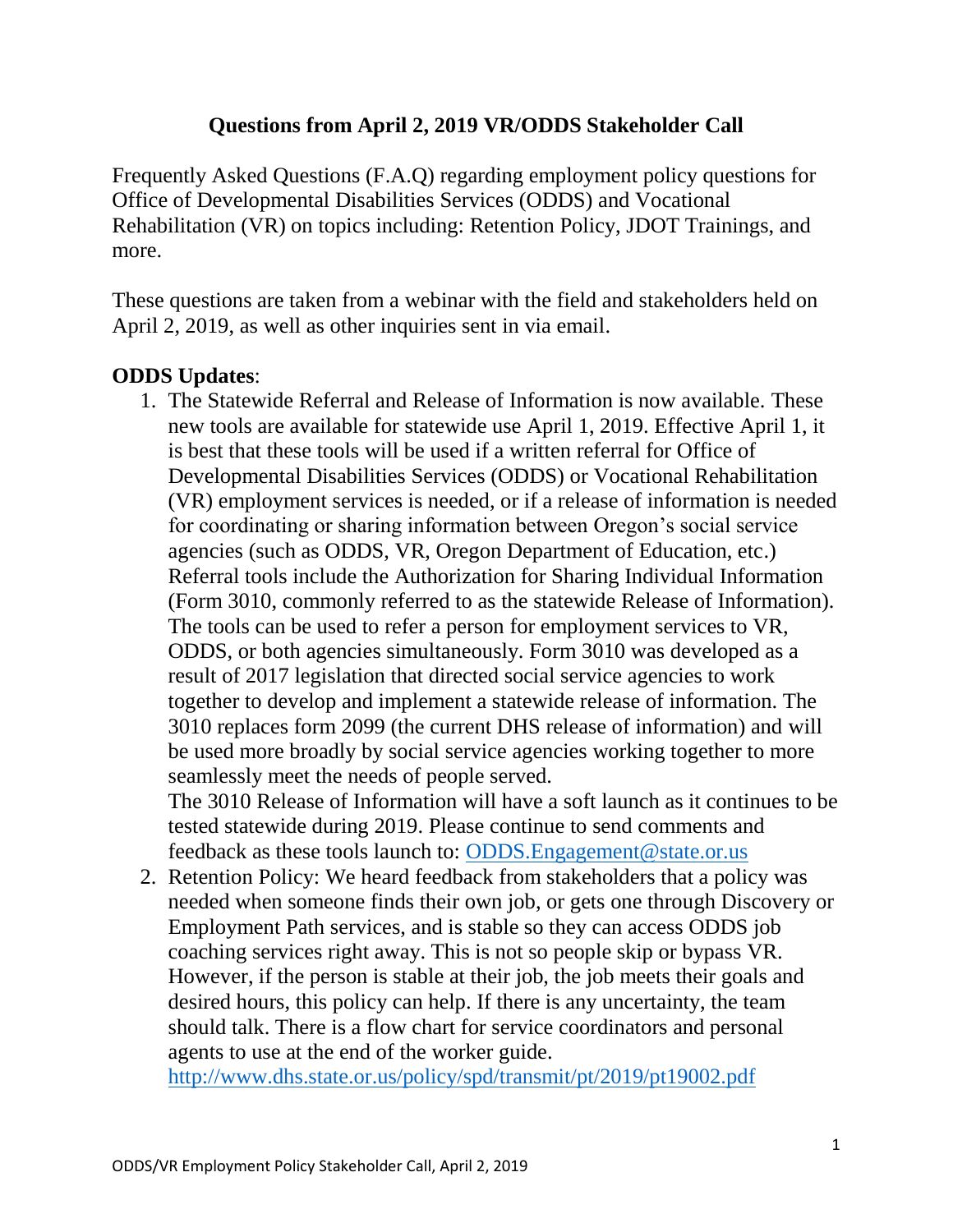- 3. Benefits counseling for youth: a policy was just released on allowing benefits counseling as a waivered employment path community service for students and youth. More information is on the worker guide at: [https://www.oregon.gov/DHS/EMPLOYMENT/EMPLOYMENT-](https://www.oregon.gov/DHS/EMPLOYMENT/EMPLOYMENT-FIRST/Policy/Worker-Guide-ODDS-Benefits-Counseling-Version2-03.08.19.pdf)[FIRST/Policy/Worker-Guide-ODDS-Benefits-Counseling-Version2-](https://www.oregon.gov/DHS/EMPLOYMENT/EMPLOYMENT-FIRST/Policy/Worker-Guide-ODDS-Benefits-Counseling-Version2-03.08.19.pdf) [03.08.19.pdf](https://www.oregon.gov/DHS/EMPLOYMENT/EMPLOYMENT-FIRST/Policy/Worker-Guide-ODDS-Benefits-Counseling-Version2-03.08.19.pdf)
- 4. The Service Coordinator/Personal Agent Conference date is set for June 19- 20 at the LaSells Stewart Center in Corvallis. More details will be announced soon.
- 5. Employment First podcasts have launched. VR counselors, service coordinators, personal agents and others spend a lot of time traveling. This is a way to get short, helpful information while on the go. Recent topics have included ADL/IADL supports, History of Employment First, and more. The podcast is available at:<https://feeds.blubrry.com/feeds/oregondhs.xml>

## **VR Updates**:

The VR In-Service will be August 28 and 29 at the Salem Convention Center. More information to come soon. This year VR is opening it up more to partners and stakeholders. Once the event is posted, people can register starting June 1, 2019 on the state's iLearn website: ilearn.oregon.gove

JDOT trainings – check for upcoming trainings on iLearn (also posted on the training calendar found at the Employment First website). Matt Baldwin with VR is working on scheduling these trainings.

There is a VR Request for Applications open right now for summer work experience for students with disabilities. Eligible applicants include schools, employment providers, workforce programs, and other providers of disability services. Successful applicants must have 20 percent of students with I/DD. Last year had a bit less than 300 students go through the program. Find the application at: <https://orpin.oregon.gov/>and search for: Summer Work or DHS-4708-19. All questions, concerns, etc. regarding this opportunity must go to the Sole Point of Contact, Louie Thomas at the Procurement Office: [Louie.Thomas@dhsoha.state.or.us.](mailto:Louie.Thomas@dhsoha.state.or.us) Applications must be submitted by 3 p.m. May 15, 2019.

VR's Subminimum Wage Project is starting early this year and Living Opportunities (the contractor) has begun to schedule and provide services to individuals who work at subminimum wage employment. Deb McHargue, Nicholas Von Pless and Brian Johnson from Living Opportunities are reaching out